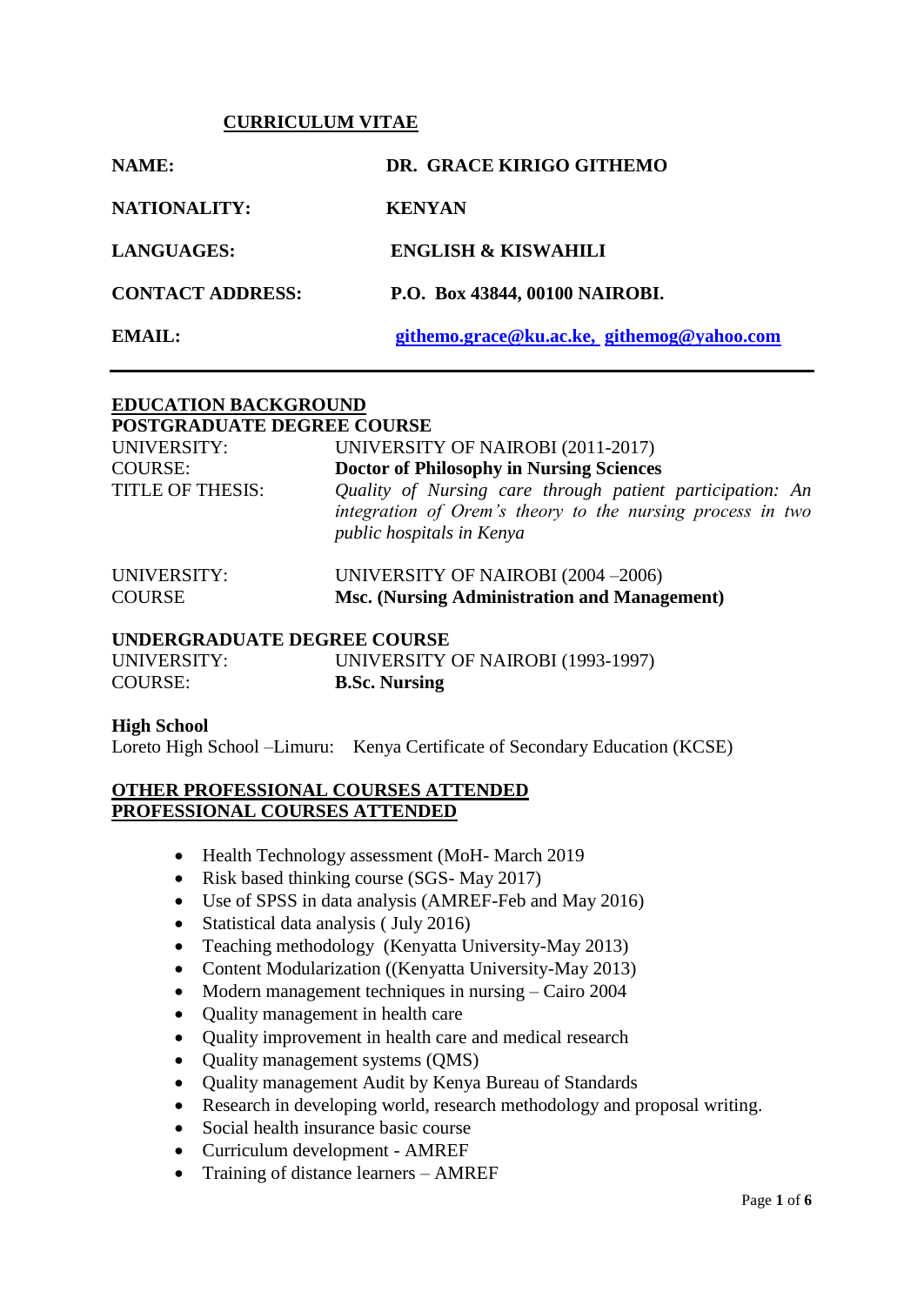- Monitoring and evaluation of distance learning programme AMREF
- Research methods in HIV/AIDS research Kenyatta University

#### **PUBLICATIONS:**

- **Githemo** K.G.,Karani A., Ogutu, M., & Gachoka, H. (2017). Patient ' s Participation in Nursing Care : an Integration of Orems Theory to the Nursing Process at Two Public Hospitals in Kenya. Nursing and health care international journal , 1(3) 1–13.
- **Githemo** G., Karani, A., Ogutu, M., & Gachoka, H. (2017). Nurses knowledge , Perspectives and Practice of the nursing Process in Two Public Hospitals in Kenya : an Interventional Study. Journal of Nursing and health care *2*(2), 1–7.
- **Githemo** G, Karani A.K, Ogutu, M., & Gachoka, H. (2018). Evaluation of Patient Satisfaction with Nursing Care at Two Public Hospitals in Kenya : An Interventional Study. Nursing and health care international journal,2(4) 1–8.
- Mugi E, **Githemo** G, Wala J. (2021). Psychological Stressors among Hemodialysis Patients in Selected County Dialysis Centre's in Kenya. Nursing and Primary Care Journal 2021; 5(1): 1-6.

#### **SEMINAR PRESENTATION**

- Githemo. G; (22<sup>nd</sup>-24<sup>th</sup> May 2018): Patient 's Participation in Nursing Care : An Integration of Orems Theory to the Nursing Process in the care of fistula survivors. Paper presented in the first International Reproductive Health Conference held at Kenyatta University conference Center
- Githemo, G.  $(20<sup>th</sup>$  August 2013). Teaching nursing leadership and management. Paper Presented during the Nursing council of Kenya symposium and the Panafric Hotel, Nairobi
- Githemo, G. (September 2007). Utilization of performance appraisal results by nurse managers in public hospitals. Paper presented at the national Nurses Association national conference at in Nairobi

#### **Journal reviews:**

Reviewer for the International Journal of African Nursing Sciences

#### **RESEARCH SUPERVION**

#### **PHD: (ONGOING)**

#### **PAUL WAMBUGI: HSN411-2350/2017 (JKUAT)**

Enhancing Adult Cardiopulmonary Resuscitation Knowledge and Skills among Kenya Registered Community Health Nursing Students in Selected Kenya Medical Training College **Campuses**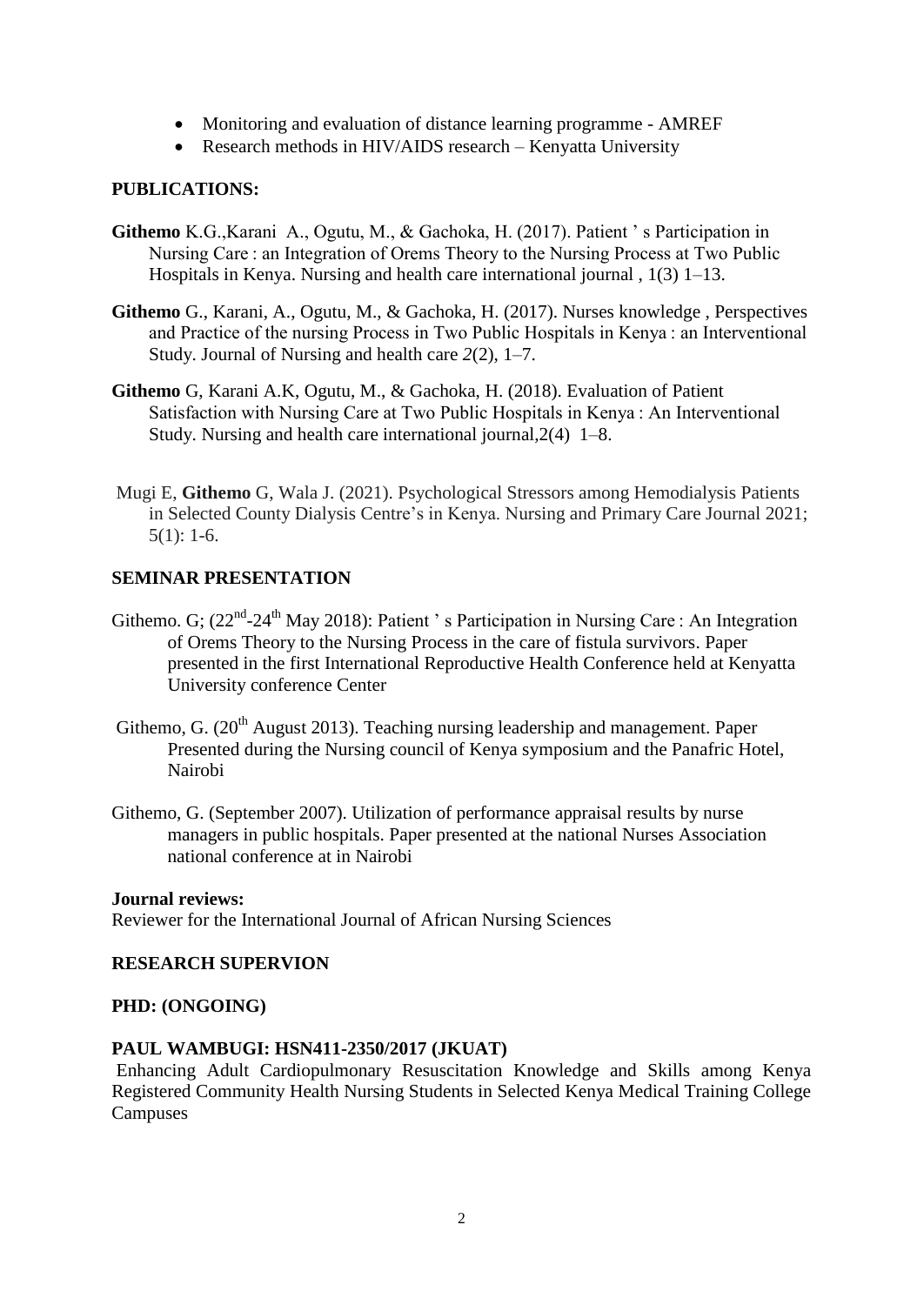## **JERUSHA MKONENE: HSN 411-2353/2017 (JKUAT)**

Enhancing Medication Administration Skills among Undergraduate Nursing Students through a Structured Educational Program in Selected Clinical Sites in Kenya

## **MASTERS COMPLETED**

- 1. **ELIZABETH MUGI R50/37226/2017:** Stressors and Coping Strategies among hemodialysis patients in Selected Counties Dialysis Centers in Kenya.
- 2. **DIVINER NYARERA R50/37543/2017: Q**uality of life of Kidney donors at Kenyatta National Hospital, Nairobi County, Kenya
- 3. **ANNE NYAMBURA R50/37228/2017:** Adherence to post kidney transplant treatment regimen and lifestyle changes among kidney transplant recipients at Kenyatta National Hospital, Nairobi County, Kenya

## **MASTERS ONGOING**

- 1. **MAUREEN A. YONGA R50/37085/2017:** Policies and Practices Influencing Implementation of Peritoneal Dialysis in the Management of End Stage Renal Disease at Kenyatta National Hospital
- 2. **LILIAN WANGARI KARIUKI R50/39760/2016:** Neonatal Care Practices among Postnatal Mothers at the Kiambu and Thika Hospitals, Kiambu County, Kenya
- 3. **CECILY CHEBET TANGUS R50/39762/2016:** Evaluation of Self-Care Abilities of patients on Maintenance Hemodialysis at Kenyatta National Hospital Renal Unit, Kenya
- 4. **CHEGE JACINTA WANJIKU R50/CE/39758/2016:** Compliance with Hemodialysis Treatment among End Stage Renal Disease Patients in Nyeri County
- 5. **ANDANJE MAUREEN MUNG'OHE REG NO: R50/CE/39757/2016:** Self Efficacy and Fluid and Dietary Adherence among Hemodialysis Patients At Kenyatta National Hospital
- 6. **YUNIA NYAMWARO REG NO. R50/37155/17**: Health-Related Quality of Life of Primary Caregivers of Mentally Ill Patients at Mathare Teaching and Referral Hospital, Kenya

## **PROFESSIONAL MEMBERSHIP**

- Nursing Council of Kenya
- Member of the Board of Examiners in Nursing Council
- Member of National Nurses Association.
- Member of Internal Auditors, Kenyatta University.

## **LEADERSHIP POSITIONS AND ROLES HELD**

- Member of the Universal Health Coverage (UHC) Health Benefit Advisory Panel
- Acting Chairperson, Department of Medical Surgical Nursing and Pre-clinical Sciences, Kenyatta University from 2016 to 2020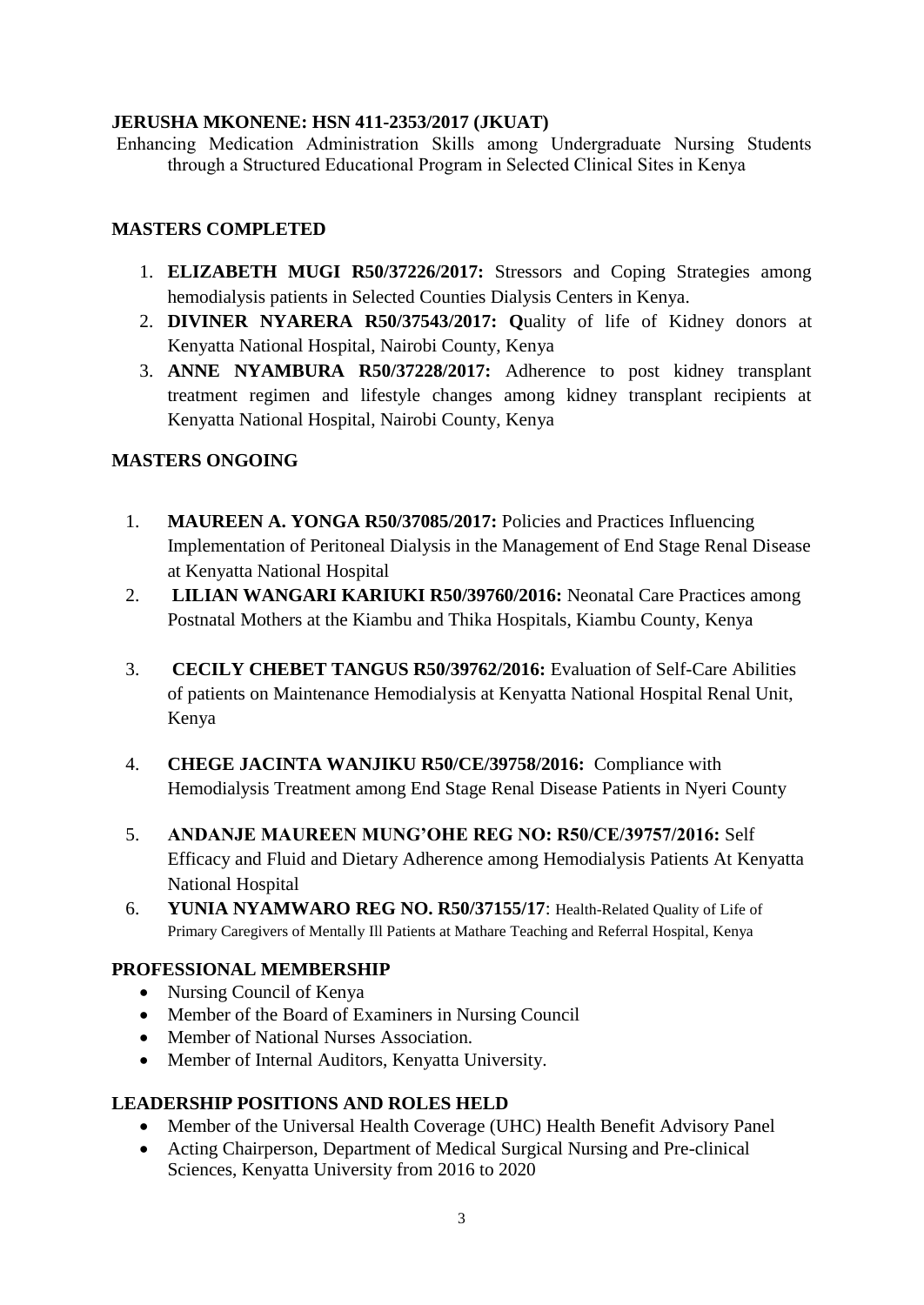- Member of Board of Management Nyaituga Secondary School (current)
- Member of Clinical protocols committee of upcoming Kenyatta University (KU) teaching and referral hospital - 2015
- Member of the Undergraduate committee of school of Health Sciences (2011-2016)
- Participated in the review of the leadership and management content of the bachelor of science curriculum by the Nursing council of Kenya
- Served as the departmental examination coordinator from 2012-2014
- Member of Hospital management team National Spinal Injury hospital (2007-8)
- Member of the Secretariat to the Hospital management board National Spinal Injury hospital ( 2007-2008)
- Member of the Training Committee Ministry of Health (2003 -2004)
- Member of Strategic plan review team Ministry of health (2005)

# **EMPLOYMENT HISTORY**

**1. Acting Chairperson, Department of Medical Surgical Nursing and Pre-clinical Sciences, in the School of Nursing, Kenyatta University (October 2016 to October 2020)**

## **Key responsibilities**

- Designing and monitoring the implementation of Departmental strategic and work plans within the framework of the University Strategic Plan
- Class room teaching, clinical and research supervision of students
- Ensure proper and acceptable standards of teaching and instructions in the department
- Serves as the chairperson of all departmental boards
- Serves as the chief examination officer of the department
- Serves as the executive officer of the department in the implementation of departmental and university policies
- Ensure adherence to processes of staff monitoring and evaluation of performance targets
- Ensure adherence to requirements of the quality management system in regard to academic programmes, teaching, research and general operations of the department
- Initiate linkages and collaborations with health care institutions for the clinical experience of students

## **2. Lecturer at Kenyatta University Department of Nursing (July 2008 –To date) Key responsibilities**

- Classroom teaching, mainly in nursing management and medical surgical Nursing
- Quality Management Systems Coordinator in the department to ensure continued quality improvement
- Internal Quality Management Auditor for the University.
- Clinical teaching and supervision of students
- Students' assessment in the clinical areas
- Research supervision

## **3. 2007 to June 2008 - Assistant Chief Nursing Officer in charge at the National Spinal Injury hospital. (Hospital nursing services manager)**

## **Key responsibilities**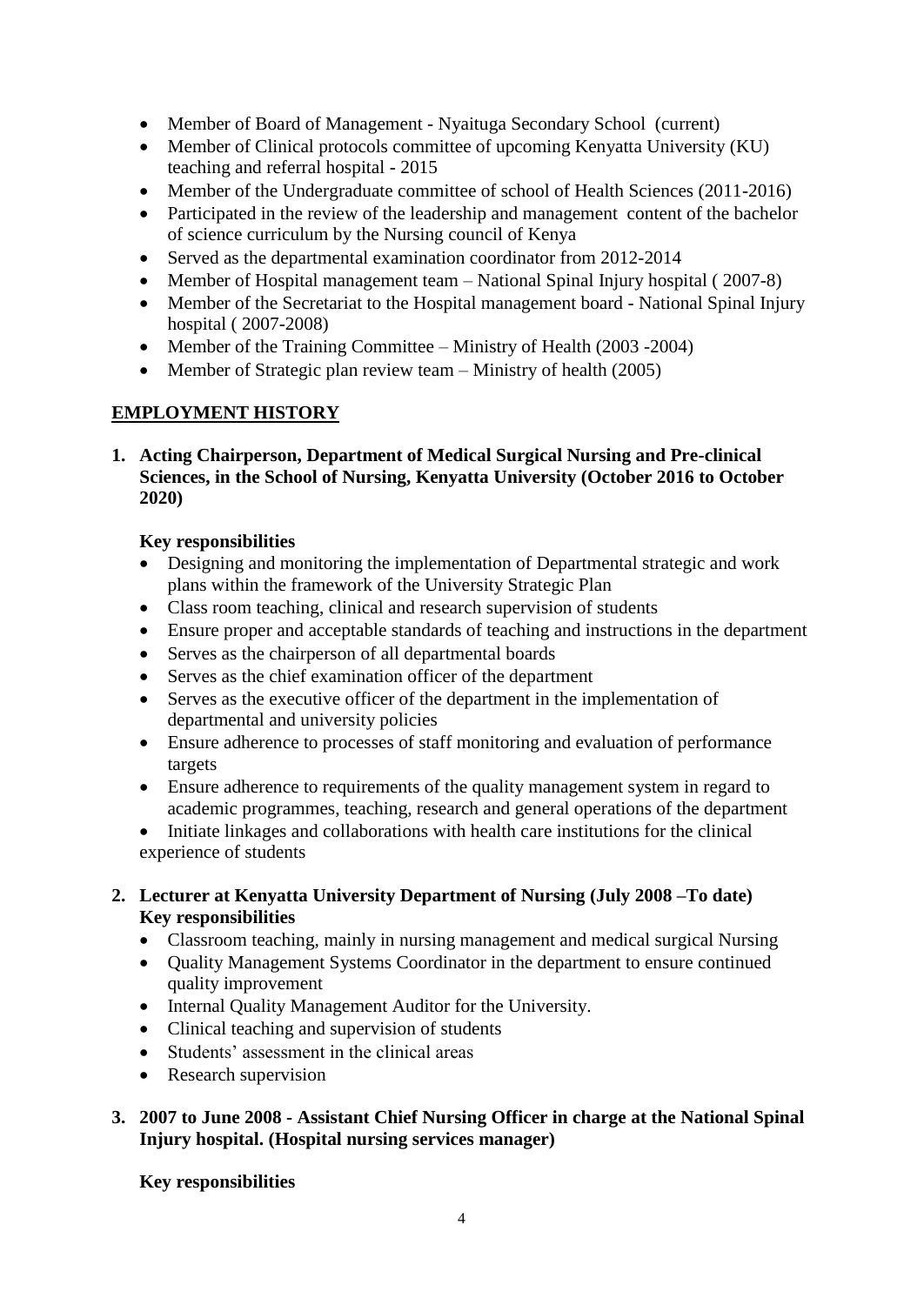- Planning, Organizing, directing and evaluating nursing services in the hospital
- Ensuring high standards of patient care through regular appraisal of staff performance and provision of feedback
- Management of all emergencies in the hospital and attending to chronic illnesses.
- Planning and coordinating patient rehabilitation and resettlement of patients
- Coordinating nursing activities in the hospital
- Ensuring equitable distribution of nursing staff in the hospital
- Enforcing adherence to laid down professional ethics and public service regulations
- Maintaining services and staff records and statistics
- Member of the hospital management team and advises the team on all matters concerning nursing
- Ensuring availability of equipment and supplies for the patient care
- Liaising with the training institutions on matters related to students practical supervision and assessments.
- Organizing regular staff development activities

# **4. 2002 to 2006 - Ministry of Health Headquarters, Division of Nursing**

## **Key responsibilities**

- Coordination of nursing education
- Policy formulation regarding nursing education
- Advising the nurses in the field on all health related matters including occupational health and safely in the workplace.
- Assessing training needs for nurses
- Facilitating training for nurses on various emerging issues
- Providing advice to nurses on various training programmes available for them both locally and internationally.
- Liaising with the training institutions and the Nursing council in curriculum development for various nursing programmes
- Supervision of training schools in liaison with the Nursing council

# **5. April 1999 to December 2001 - Mathari National referral and teaching Hospital.**

## **Key responsibilities**

- Ward management: (ensuring availability of general ward supplies, equitable allocation of staffs, ensuring ward cleanliness and patients comfort).
- Hospital and unit coverage during late shift and weekend to ensure smooth running of these areas
- Teaching, supervising and assessing of students in the clinical areas
- Providing general patient care

# **6. February 1998 to February 1999, I underwent a one year internship programme at the Kenyatta National Hospital and Kiambu District where I gained a lot of experience in the following areas.**

- Casualty including emergency care
- Medical and surgical nursing
- Obstetrics and gynecology